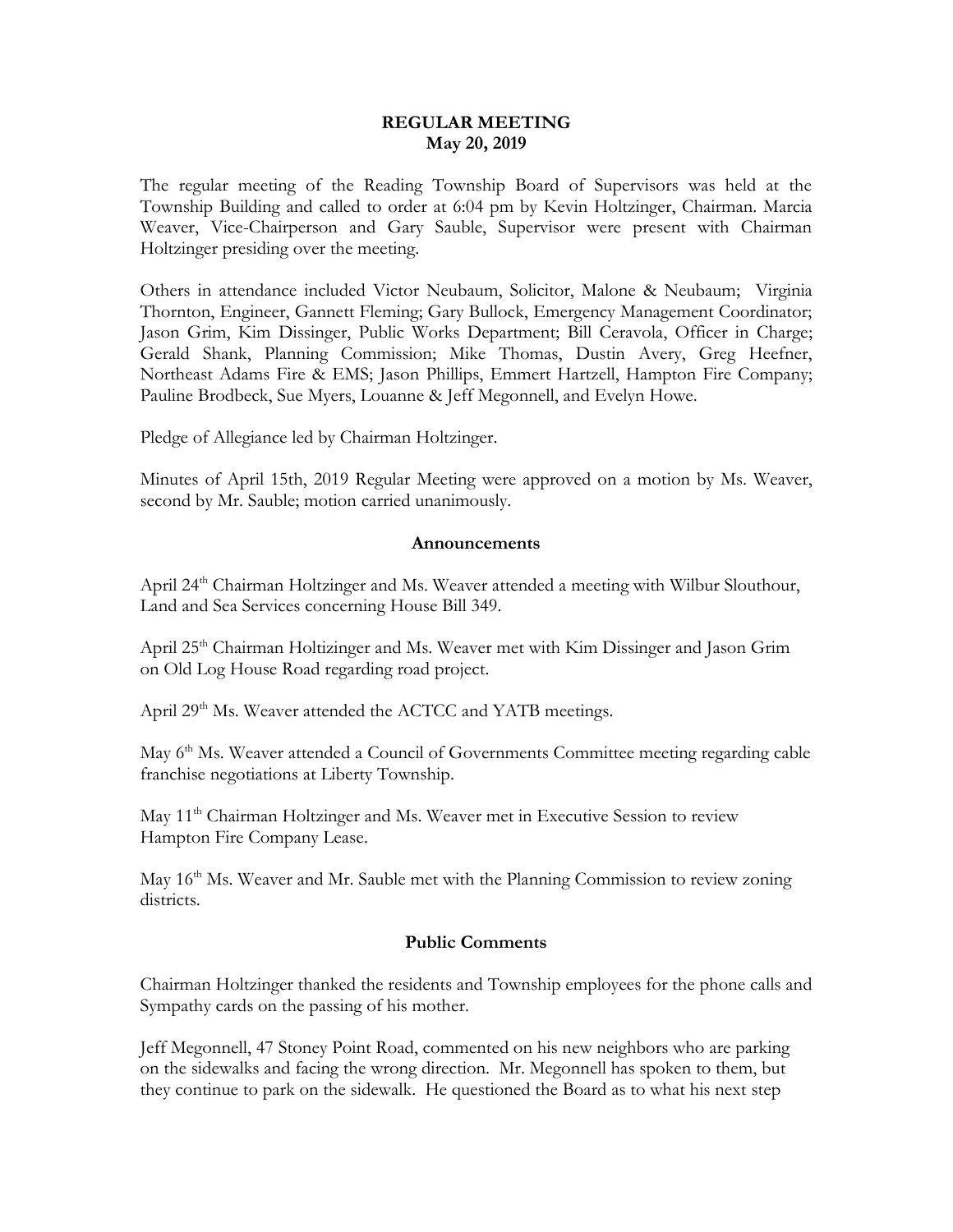should be. Officer Ceravola stated he should call Adams County Control when this is occurring, and they will dispatch the officer on duty.

# **Engineer's Report**

Ms. Thornton submitted a proposal from Hanover Land Services Inc., to provide Surveying Cost to vacate a portion of Big Rock Road and all of Bakers School Road. The proposal is not to exceed a total of \$12,250.00. Mr. Sauble made a motion to table moving forward until the property owners can be contacted, second by Ms. Weaver; motion carried unanimously. Further discussion will take place at the next Board of Supervisors meeting on June 17th.

### **Miscellaneous**

### **Requests for Non-Emergency Use of Fire Police**

A request submitted by Gary Bullock for the Hampton Fire Police to serve May 24th during the annual Memorial Day parade was approved on a motion by Ms. Weaver and second by Mr. Sauble; motion carried unanimously.

### **Comcast Franchise Agreement**

Ms. Weaver stated she has been working with the Council of Governments Committee regarding negotiating the cable franchise agreement. Ms. Weaver stated the Council received two estimates from law firms to negotiate the agreement. Cowen Law Group quoted \$7920.00 and Salzmann Hughes quote was not to exceed \$6,000.00. There are currently four townships that will be sharing the attorney fees, possibly six. There is also a PEG fee, Public Education Governmental, which the township will have Comcast bill each subscriber an extra ten to thirty-five cents on their bill each month then in turn Comcast will send to Community Media South Central PA Adams County television. Ms. Weaver will negotiate the following:

- 1. Have Comcast charge each subscriber a ten cents PEG fee.
- 2. Free internet service for the Township and Fire Companies.
- 3. Provide local Comcast office.
- 4. Negotiate contract term.
- 5. Expand into other territories of the Township.

Mr. Sauble made a motion to approve hiring Salzmann Hughes to negotiate the franchise agreement with Comcast, second by Chairman Holtzinger; motion carried unanimously.

### **2020 Adams County Hazard Mitigation Plan**

The agreement to participate in the planning process of the 2020 Adams County Hazard Mitigation Plan was approved on a motion by Ms. Weaver and second by Mr. Sauble; motion carried unanimously.

### **Municipal Land Use Letter-Intersection SR 0094/SR 0234**

Attorney Neubaum advised the Board to refer the Municipal Land Use Letter back to the Planning Commission.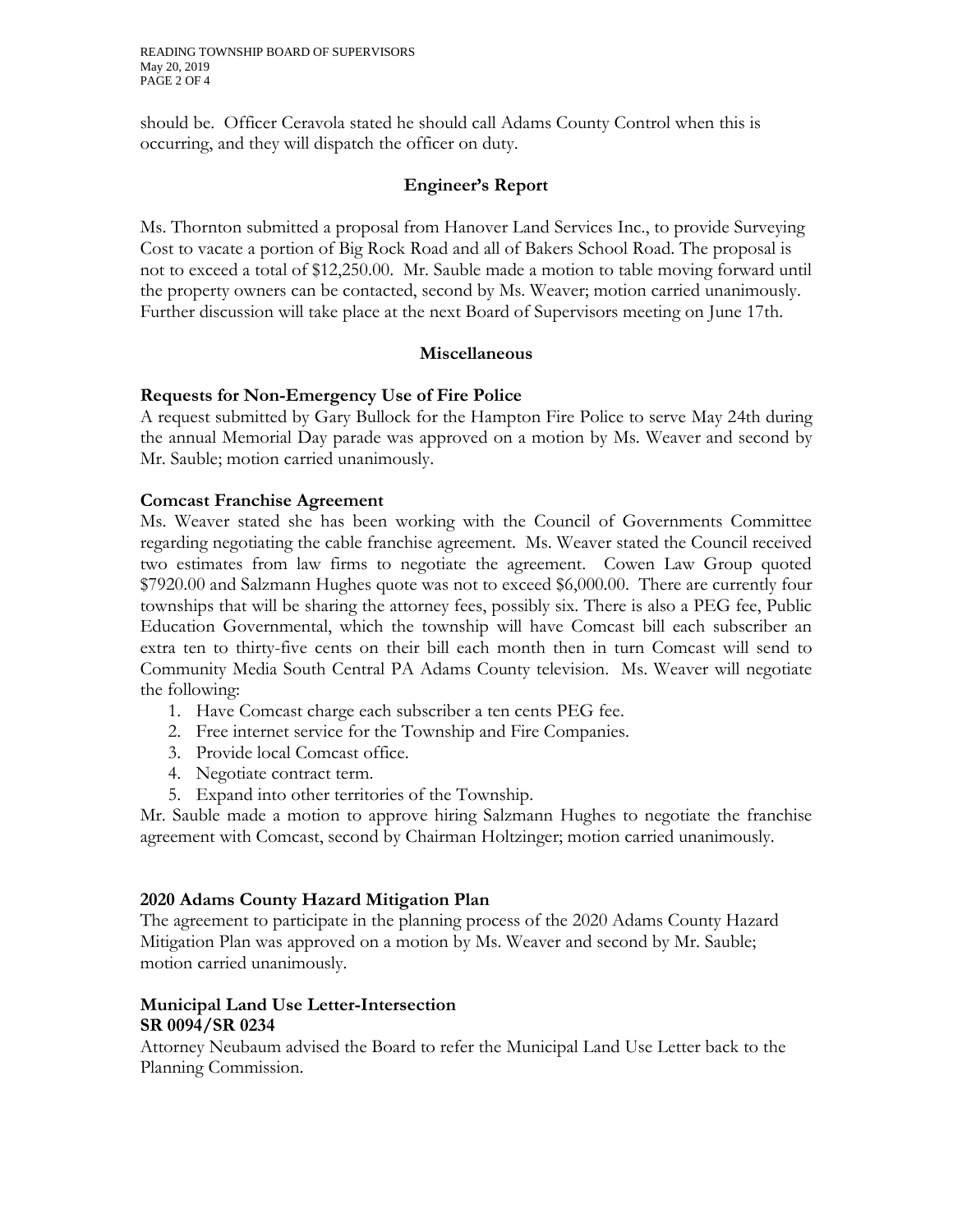### **Mileage approval for Chairman Holtzinger And Ms. Weaver**

Mileage to travel to various meetings for Chairman Holtzinger and Ms. Weaver was approved on a motion by Mr. Sauble, second by Chairman Holzinger; motion carried unanimously.

### **ORDINANCE HEARING**

### **Ordinance 2019-02**

An Ordinance amending §10-102.2 of the Reading Township Code of Ordinances regarding vegetative growth being a nuisance under certain conditions. Chairman Holtzinger opened the public hearing on Ordinance 2019-02. There being no public comments, Chairman Holtzinger closed the public hearing. Ordinance 2019-02 was adopted on a motion by Mr. Sauble and second by Ms. Weaver; motion carried unanimously.

#### **RESOLUTIONS**

#### **Resolution 2019-15**

### **Fixing Compensation for Members of the Township Zoning Hearing Board**

Resolution #2019-15 was adopted on a motion by Mr. Sauble, second by Ms. Weaver; motion carried unanimously.

#### **Resolution 2019-16**

### **Fixing Compensation for members of the Township Planning Commission**

Resolution #2019-16 was adopted on a motion by Mr. Sauble, second by Ms. Weaver; motion carried unanimously.

# **Resolution 2019-17 Randall Inskip DEP Plan Revision**

Resolution #2019-17 was adopted on a motion by Mr. Sauble, second by Ms. Weaver; motion carried unanimously.

### **TREASURER'S REPORT**

The Treasurer's Report for the month of April was approved pending audit on a motion by Ms. Weaver, second by Mr. Sauble; motion carried unanimously.

# **ADMINISTRATIVE REPORT**

The Board acknowledged receiving reports from the Police, Public Works, Zoning/Code Enforcement Officer and Building Inspector, Emergency Management, Northeast Adams Fire & EMS and Hampton for the month of April.